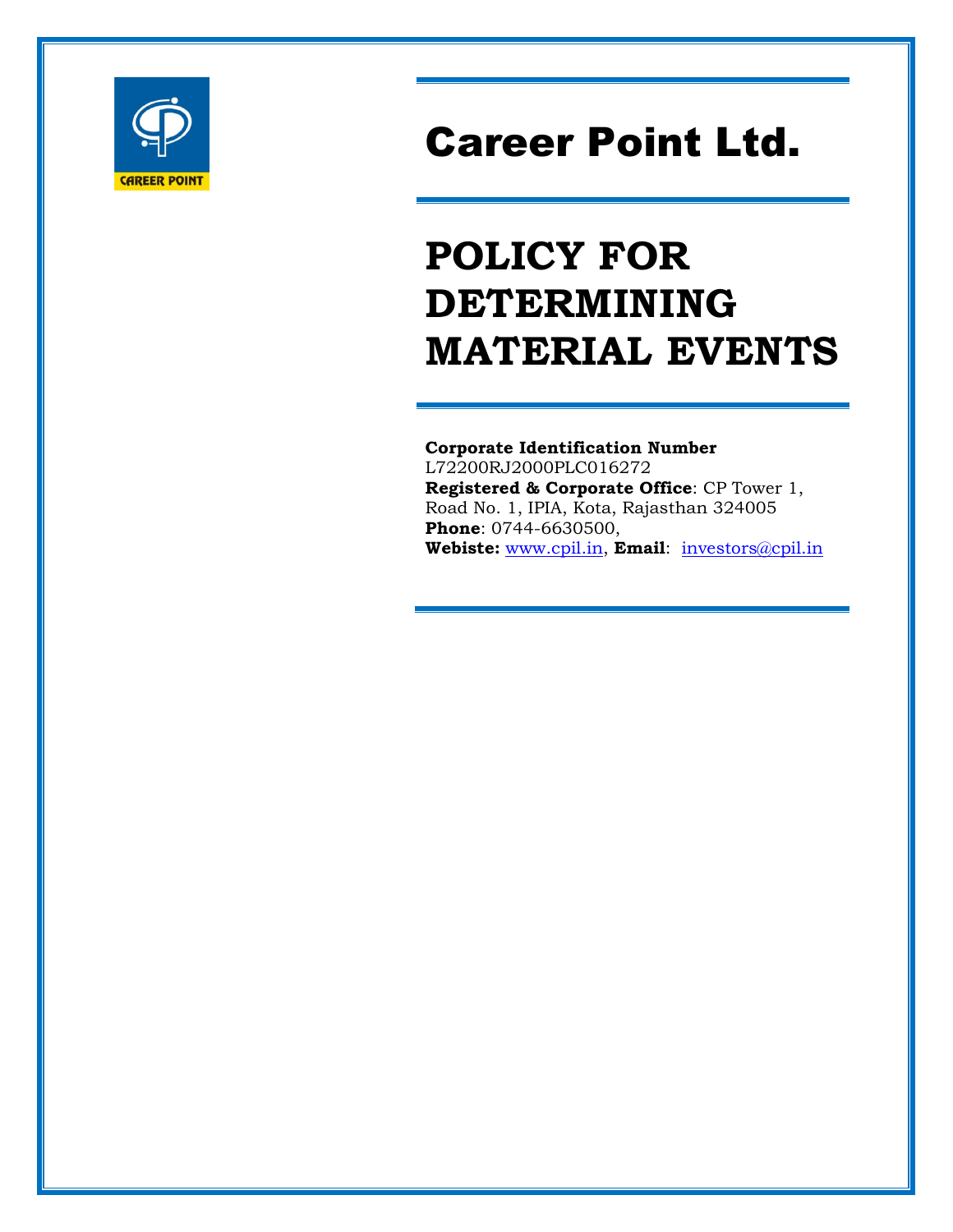

# **1. Preamble**

The Board of Directors of Career Point Limited has approved and adopted this policy for determination of 'Material Events' in order to ensure timely and adequate disclosure to the stakeholders. The Board or any of its Committee, as may be authorised, may review and/or amend this policy from time to time either in the interest of investors or to ensure compliance with Securities and Exchange Board of India (Listing Obligations and Disclosure Requirements) Regulations, 2015 (hereinafter referred to as 'Listing Regulations').

This policy will be effective from December 2, 2015 and shall be uploaded on the website of the Company.

#### **2. Purpose**

This policy is framed as per the requirement of Regulation 30 of Listing Regulations. The Broad objective of the Policy is (i) to identify material events and/or information relating to the Company; and (ii) to ensure timely and adequate disclosure of such identified material events or information to the Stock Exchanges.

#### **3. Authorisation for determination of material events**

The Key Managerial Personnel of the Company comprising of the Chief Executive Officer, Chief Financial Officer and Company Secretary of the Company, from time to time, shall be jointly responsible for determining 'materiality of events or information' in connection with those mentioned in 6 below, which are required to be disclosed/disseminated to Stock Exchanges, based on following criteria's prescribed under the Listing Regulations:

- a) The omission of an event or information, which is likely to result in discontinuity or alteration of event or information already available publicly; or
- b) The omission of an event or information is likely to result in significant market reaction if the said omission came to light at later date; or
- c) In case where the criteria specified above in (a) and (b) are not applicable, an event / information may be treated as being material if in the collective opinion of Key Managerial Personnel, the event /information is considered material.

#### **4. Display and Disclosure**

The Company Secretary shall ensure that relevant information in connection with material events and those information which are price sensitive, as prescribed under Listing Regulations, shall be disseminated to the Stock Exchanges and a copy of such intimation shall be uploaded simultaneously on the website of the Company.